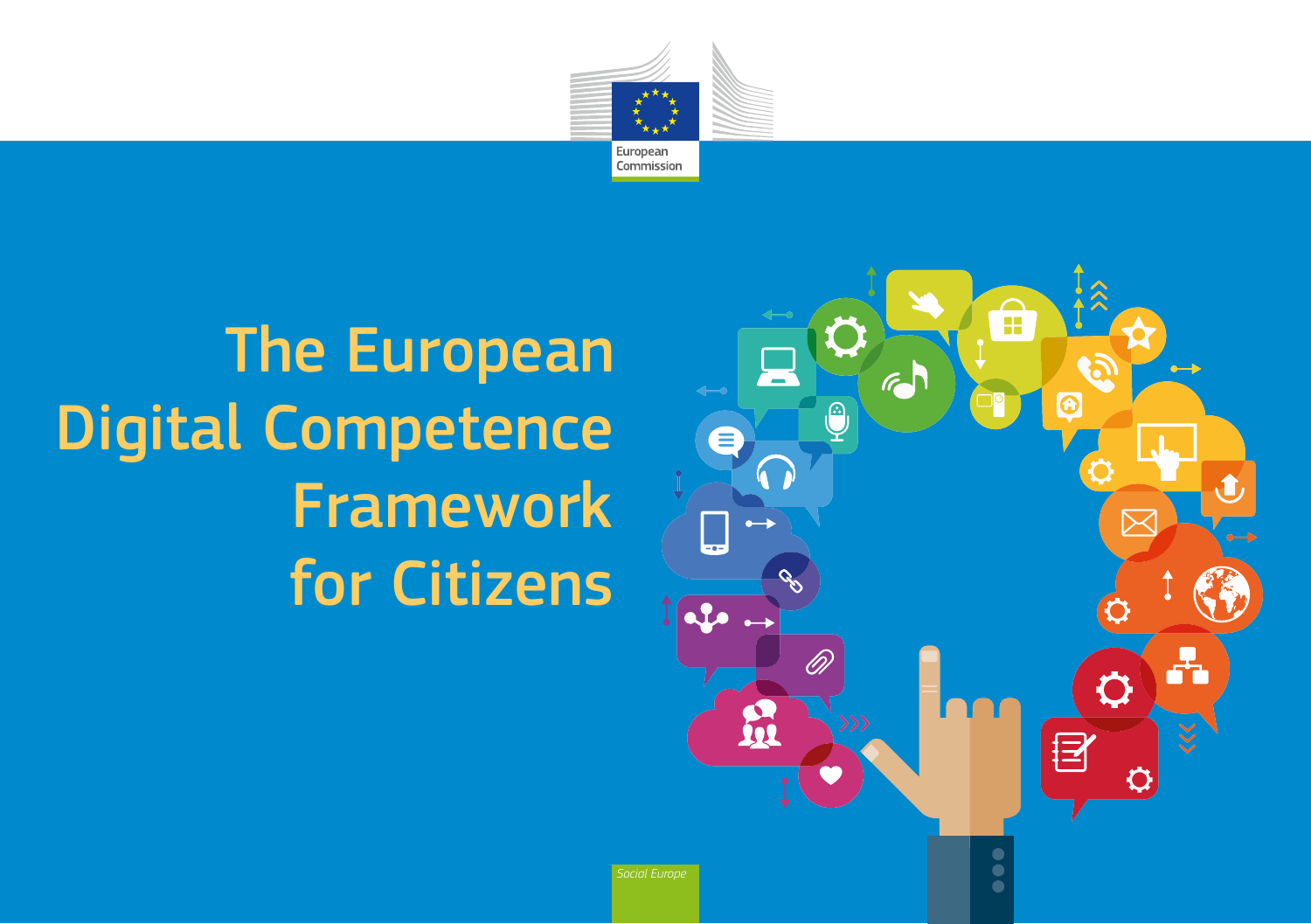Neither the European Commission nor any person acting on behalf of the Commission may be held responsible for use of any information contained in this publication.

Cover illustration: © European Union

For any use or reproduction of photos which are not under European Union copyright, permission must be sought directly from the copyright holder(s).



More information on the European Union is available on the Internet ([http://europa.eu\).](http://europa.eu)

Luxembourg: Publications Office of the European Union, 2016

ISBN 978-92-79-50509-6 – doi:10.2767/00458 (online)

© European Union, 2016

Reproduction is authorised provided the source is acknowledged.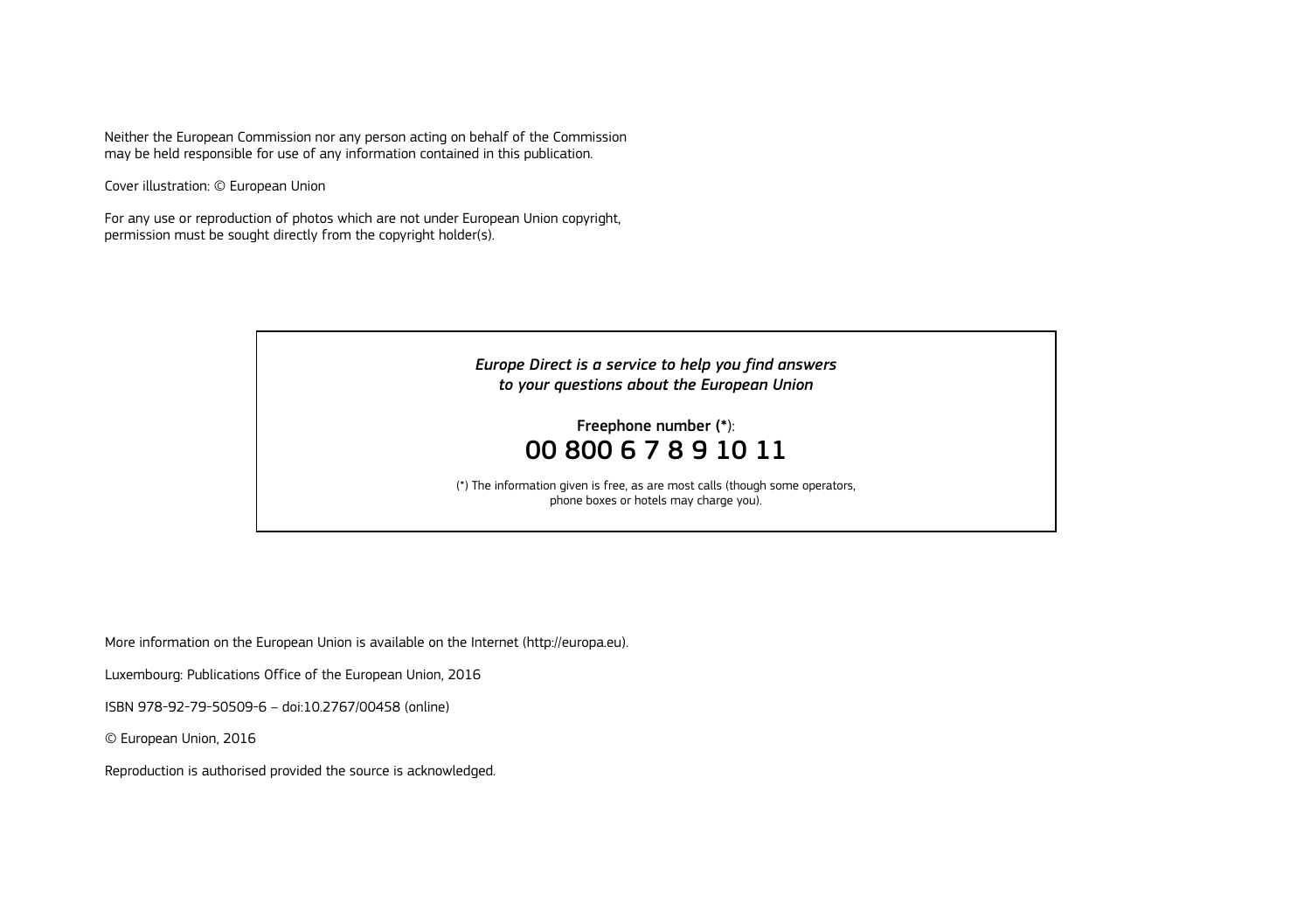## What is the Digital Competence Framework for Citizens and why is it needed?

Europeans live in an increasingly complex digital world, one which is revolutionising how they work, do business, learn, and conduct themselves as active citizens in today's society. Whether it is filling out a job application online, using e-commerce to shop or banking through an app, people need the skills, knowledge and confidence to make the most of the digital revolution.

A lack of digital skills can have a profound effect on people's general life chances and employability. Around 40% of the European Union (EU) population have an insufficient level of digital skills — of which 22% have none at all. These are often older citizens, less educated young people, lower income families and migrants. What is more, 32% of the EU workforce have insufficient digital skills, with 13% assessed as having none at all <sup>(1)</sup>. It should also be noted that across the EU, 42% of citizens with no computer skills are inactive in the labour market.

The EU is acutely aware that many citizens lack the ability to exploit the full potential of digital technologies in their everyday lives. In addition, there has been no common understanding of what digital skills are or how to assess them. This is why the European Commission has developed the European Digital Competence Framework for Citizens — known as DigComp — and a related self-assessment tool.

Essentially, the framework identifies 21 competences in five key areas, describing what it means to be digitally savvy. People need to have competences in each of these areas in order to achieve goals related to work, employability, learning, leisure and participation in society.

Being digitally competent is more than being able to use the latest smart phone or computer software — it is about being able to use such digital technologies in a critical, collaborative and creative way. This is why DigComp asks people to think about a range of issues such as storing information, protecting their digital identity, developing digital content and 'Netiquette'.

<sup>(1)</sup> Digital Scoreboard, European Commission, 2015.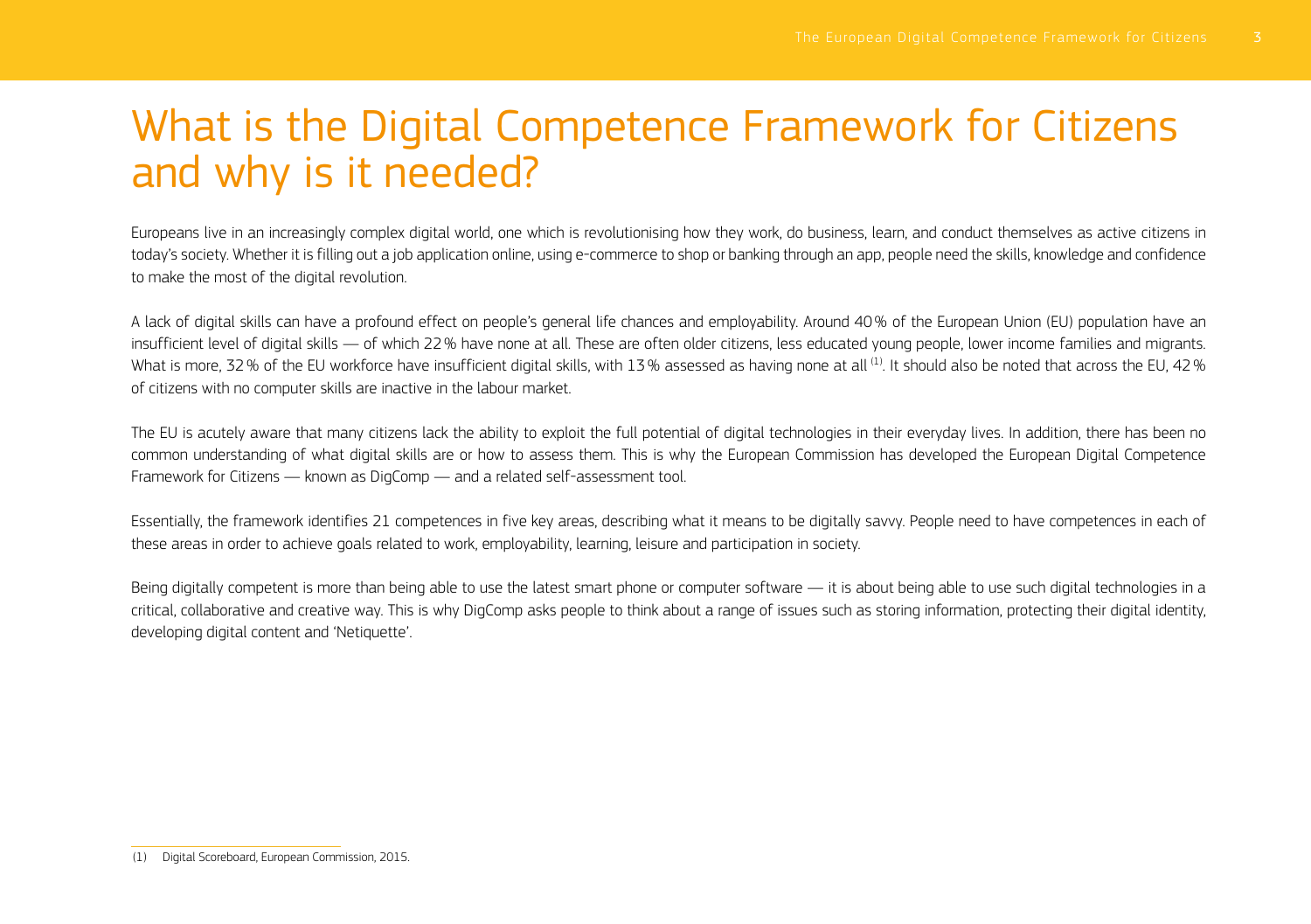### DigComp's five key areas and 21 competences

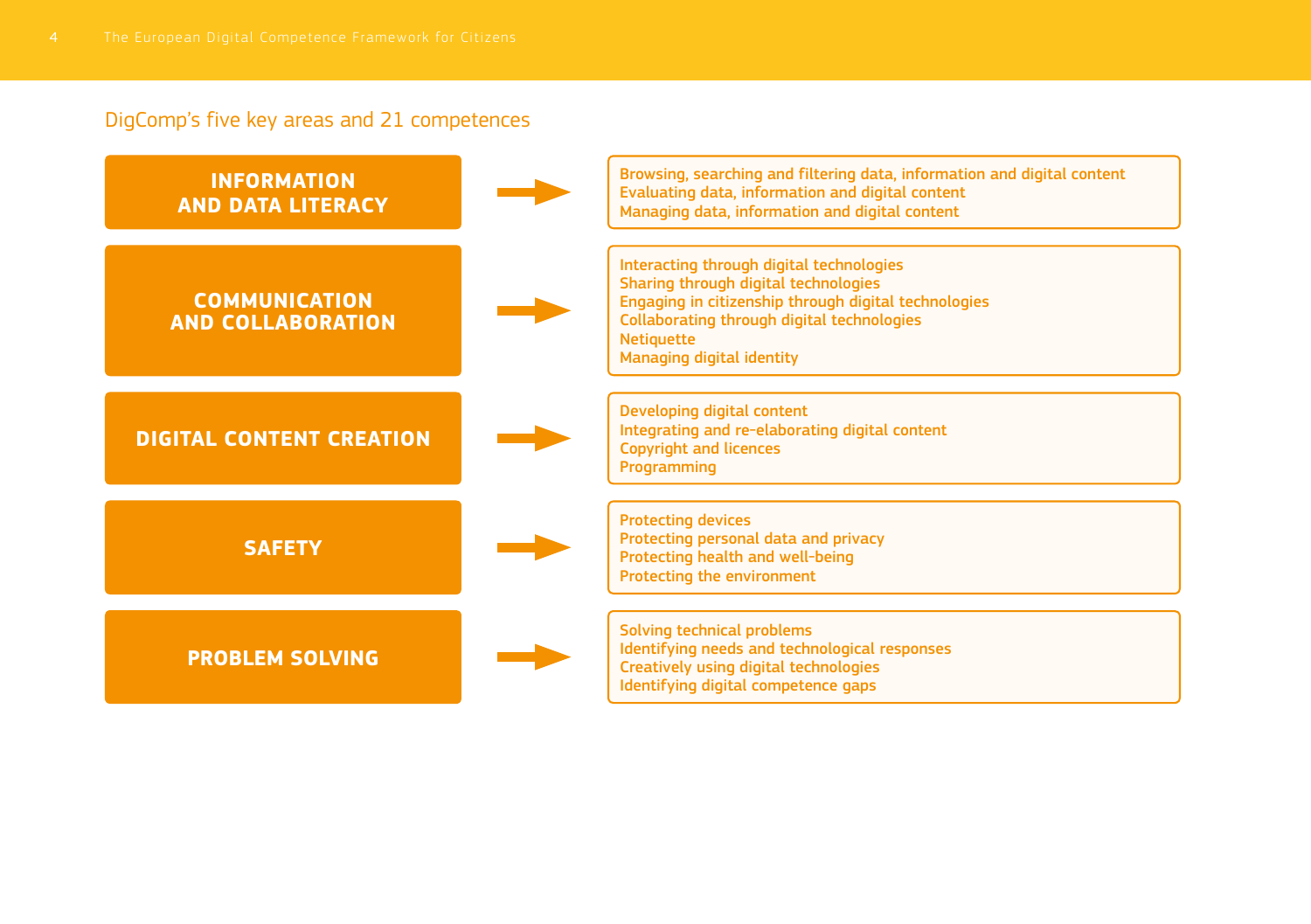The DigComp framework acts as a common reference tool that can be used as a basis for an online self-assessment test, which allows people to measure their digital competence and identify gaps in their knowledge, skills and attitudes in the five key areas.

DigComp can be used for free by public and private sector organisations. Its flexible design means it can be reused, modified and used to develop tests for digital competence — provided the original source is acknowledged. Results can be used to identify a citizen's level of digital proficiency, provide input for skills-jobs matching or develop the most appropriate training and education packages to improve people's digital competence.

DigComp was developed after an intensive two-year research and consultation process involving more than 120 experts and a variety of stakeholders from EU Member States. The framework represents a novel, scientific attempt to define a common set of competences that people need to prosper in all areas of their lives in a digital society and economy.

This initiative is aimed at helping citizens and especially workers involved in jobs requiring some digital competence. In this way, it complements the existing European e-Competence Framework for ICT professionals (see: [http://www.ecompetences.eu\)](http://www.ecompetences.eu) which is focused on the ICT profession in the workplace.

In addition, the framework supports wider key EU policy objectives including: efforts to boost jobs, growth and investment; creating a single digital market; and getting more young people into jobs and training. DigComp also forms part of the wider EU initiative on skills (see: [http://ec.europa.eu/social/main.jsp?catId=1146\).](http://ec.europa.eu/social/main.jsp?catId=1146)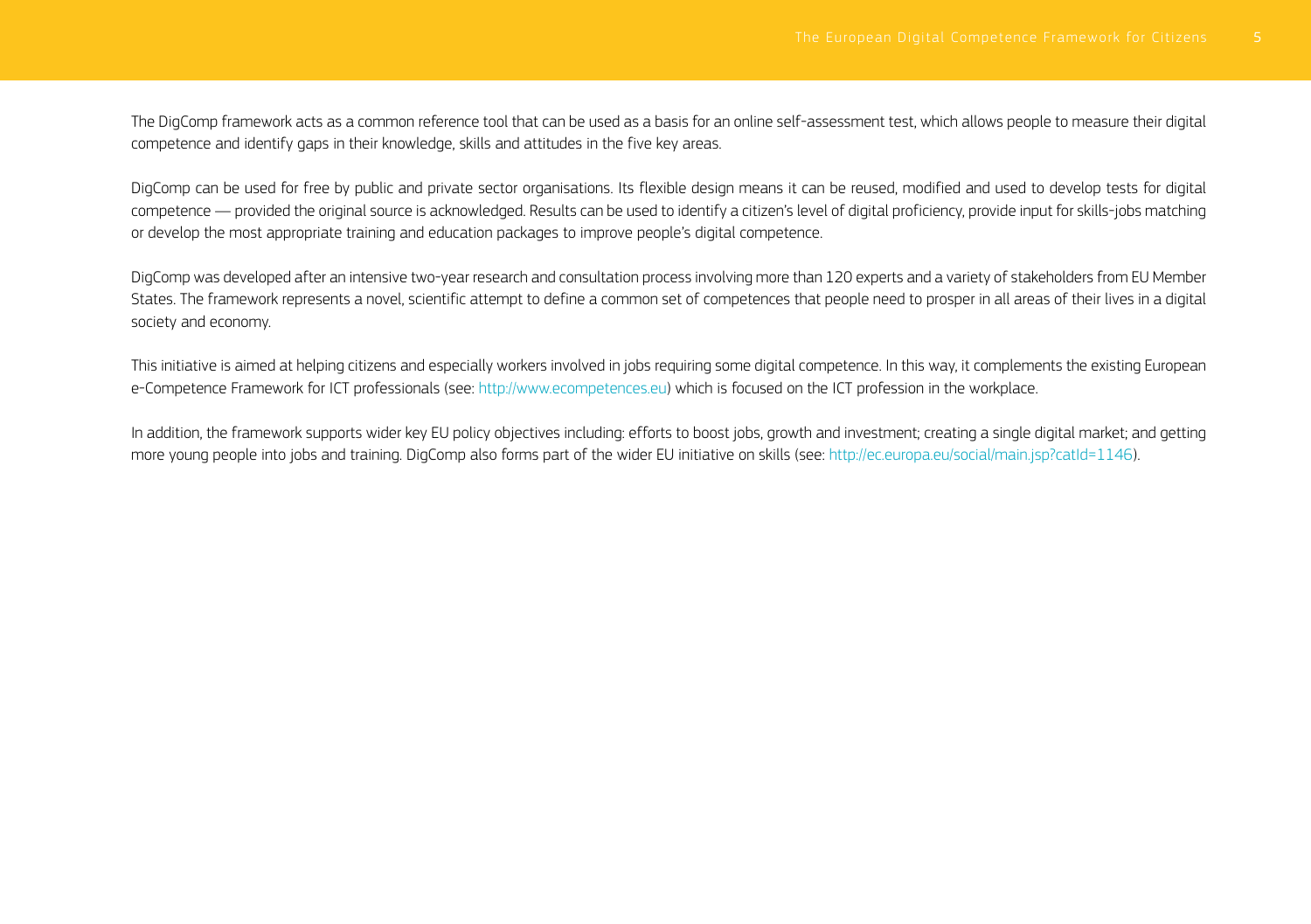# Who can use DigComp?

The framework can be used by a range of individuals and organisations to assess digital competences. EU citizens with poor digital skills can use it to identify the knowledge they need to become more active in society. Someone who is unemployed and looking for work can use DigComp to identify the digital skills they already have and add that information to their CV and job applications. In addition, the framework can help them to identify the skills they lack, making it easier to search for the right development and learning opportunities.

Employers searching for new members of staff can use DigComp to define precisely the competences and qualifications that are required to draw up a job description or fill a vacancy. Employment services can use the framework to exchange relevant labour market information — such as CVs and vacancies — and to offer informed career guidance to jobseekers for all jobs that require digital skills but which are not ICT professions.

DigComp is a guide to learning requirements, which means it is also a valuable resource for the education and training sector. For example, teachers can use it to develop courses and to assess the progress of students as they work to improve their digital competences. Teachers also need to be digitally competent.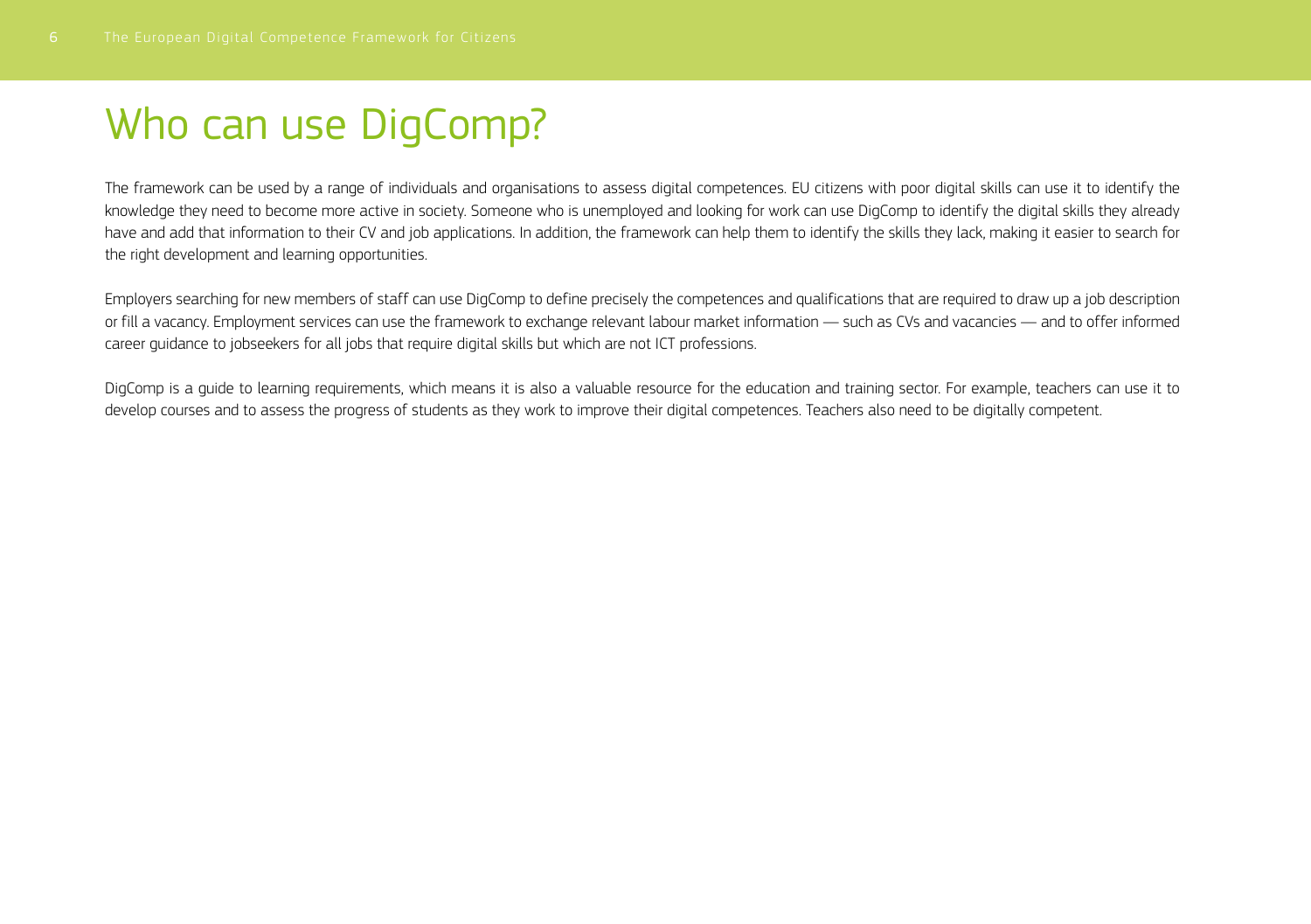# How does DigComp work?

Anyone can freely describe their digital competence in 27 languages through the EUROPASS self-assessment tool based on the DigComp framework (see: [https://europass.cedefop.europa.eu/en/about\).](https://europass.cedefop.europa.eu/en/about) EUROPASS is an EU service that allows jobseekers to showcase their skills and qualifications in formats that can be easily understood across Europe.

People completing the EUROPASS self-assessment are asked to declare their level of digital competence for each of DigComp's five key areas. Users are provided with three possible answers, which have been designed to show whether their competence is at the level of basic user, independent user or proficient user.

#### DigComp in action — an example

When assessing their digital competence in problem solving in terms of innovative and creative use of technology, users can select from three answers ranging from a simple one to a higher level of proficiency in solving complex conceptual problems. Users would then read the following statements carefully and identify which one best corresponds to their skills, knowledge and attitudes.

|                        | <b>Basic user</b>                                                                                                                                                                                                                                                                                                                                                                                                                                                                                                                                                                                      | <b>Independent user</b>                                                                                                                                                                                                                                                                                                                                                                                                                                        | <b>Proficient user</b>                                                                                                                                                                                                                                                                                                    |
|------------------------|--------------------------------------------------------------------------------------------------------------------------------------------------------------------------------------------------------------------------------------------------------------------------------------------------------------------------------------------------------------------------------------------------------------------------------------------------------------------------------------------------------------------------------------------------------------------------------------------------------|----------------------------------------------------------------------------------------------------------------------------------------------------------------------------------------------------------------------------------------------------------------------------------------------------------------------------------------------------------------------------------------------------------------------------------------------------------------|---------------------------------------------------------------------------------------------------------------------------------------------------------------------------------------------------------------------------------------------------------------------------------------------------------------------------|
| <b>Problem solving</b> | I can find support and assistance<br>when a technical problem occurs or<br>when using a new device, program or<br>application. I know how to solve some<br>routine problems (e.g. close program,<br>re-start computer, re-install/update<br>program, check internet connection).<br>I know that digital tools can help me<br>in solving problems. I am also aware<br>that they have their limitations. When<br>confronted with a technological or<br>non-technological problem. I can use<br>the digital tools I know to solve it. I am<br>aware that I need to update my digital<br>skills regularly. | I can solve most of the more frequent<br>problems that arise when using<br>digital technologies. I can use digital<br>technologies to solve (non-technical)<br>problems. I can select a digital tool<br>that suits my needs and assess its<br>effectiveness. I can solve technological<br>problems by exploring the settings and<br>options of programs or tools. I regularly<br>update my digital skills. I am aware of<br>my limits and try to fill my gaps. | can solve almost all problems that<br>arise when using digital technology.<br>I can choose the right tool, device,<br>application, software or service to solve<br>(non-technical) problems. I am aware<br>of new technological developments.<br>understand how new tools work.<br>I frequently update my digital skills. |

When all the answers are chosen, the results can be presented in a table. The table shows the user's digital competence across all five areas.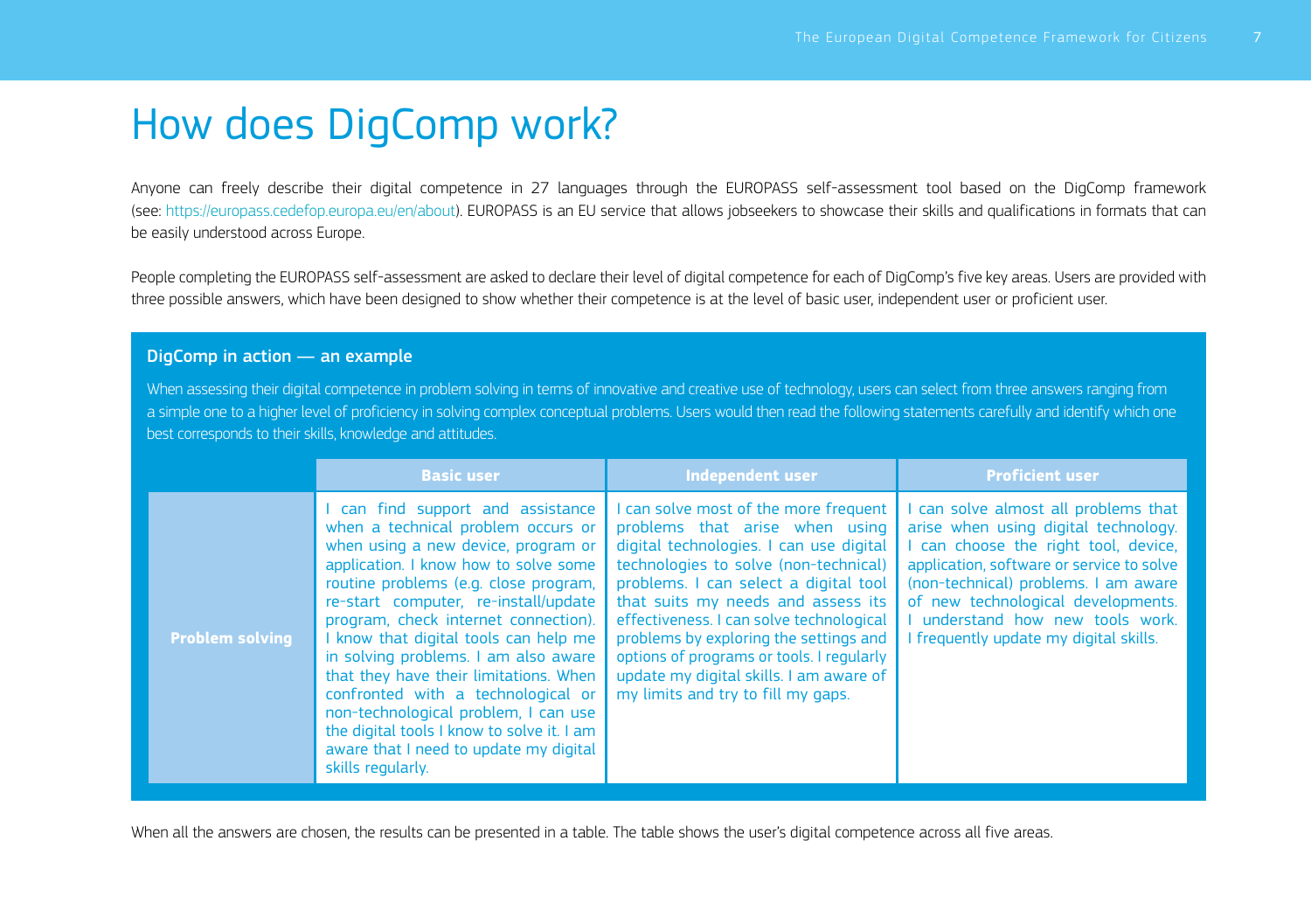### Results according to digital competence

| <b>Competence Areas</b>                | <b>Digital competences</b>                                              | <b>Foundation Intermediate Advanced</b>                                   |
|----------------------------------------|-------------------------------------------------------------------------|---------------------------------------------------------------------------|
|                                        | Browsing, searching and filtering data, information and digital content | $O$ $O$ $O$<br>$O$ $O$ $O$<br>0 0 0 0                                     |
| <b>Information and data literacy</b>   | Evaluating data, information and digital content                        | $O$ $O$ $O$<br>$O$ $O$ $O$<br>0000                                        |
|                                        | Managing data, information and digital content                          | $\bullet$ 00<br>$\circ$ $\circ$<br>$0000$<br>$\circ$                      |
|                                        | Interacting through digital technologies                                | $O$ $O$<br>$O$ $O$ $O$<br>$0000$                                          |
|                                        | Sharing through digital technologies                                    | $O$ $O$ $O$<br>$O$ $O$ $O$<br>0000                                        |
| <b>Communication and collaboration</b> | Engaging in citizenship through digital technologies                    | 000<br>0000<br>$\circ$ $\circ$<br>$\circ$                                 |
|                                        | Collaborating through digital technologies                              | $O$ $O$ $O$<br>$O$ $O$ $O$<br>0000                                        |
|                                        | <b>Netiquette</b>                                                       | $O$ $O$ $O$<br>$\bullet$ 00<br>$0000$                                     |
|                                        | Managing digital identity                                               | 000<br>$\circ$ $\circ$<br>$O$ $O$<br>$\bullet$ $\circ$<br>$\circ$         |
|                                        | Developing digital content                                              | $O$ $O$ $O$<br>$O$ $O$ $O$<br>0000                                        |
| <b>Digital content creation</b>        | Integrating and re-elaborating digital content                          | $O$ $O$ $O$<br>$\circ$ $\circ$<br>$\circ$<br>$O$ $O$<br>$\circ$ $\bullet$ |
|                                        | Copyright and licences                                                  | $O$ $O$<br>$O$ $O$ $O$<br>$0000$                                          |
|                                        | Programming                                                             | $\bullet$ 00<br>$O$ $O$ $O$<br>$0000$                                     |
|                                        | Protecting devices                                                      | $O$ $O$ $O$<br>$O$ $O$<br>$\circ$<br>$O$ $O$<br>$\circ$ $\bullet$         |
| <b>Safety</b>                          | Protecting personal data and privacy                                    | $\bullet$ 00<br>$O$ $O$ $O$<br>$0000$                                     |
|                                        | Protecting health and well-being                                        | $O$ $O$ $O$<br>$O$ $O$ $O$<br>0000                                        |
|                                        | Protecting the environment                                              | $O$ $O$ $O$<br>$O$ $O$ $O$<br>0000                                        |
|                                        | Solving technical problems                                              | $O$ $O$<br>$O$ $O$ $O$<br>$0000$                                          |
| <b>Problem solving</b>                 | Identifying needs and technological responses                           | $\bullet$ 00<br>$0000$<br>$\circ$ $\circ$<br>$\circ$                      |
|                                        | Creatively using digital technologies                                   | $O$ $O$ $O$<br>0000<br>$O$ $O$ $O$                                        |
|                                        | Identifying digital competence gaps                                     | $O$ $O$ $O$<br>$O$ $O$ $O$<br>0000                                        |

### DigComp across Europe

The framework's flexibility allows it to be tailored to the needs of whichever organisation is using it so they can develop their own tests for digital competence.

In 2014, the Basque Country's (Spain) public employment service created a free, online tool based on the DigComp framework, which citizens and workers use to selfassess their digital competence. The intuitively designed test takes about 15 minutes to complete and the results are made available in a simple format, which allows users to understand their current abilities and select appropriate training options. By mid-2015, more than 10000 people had taken the test (see: [http://ikanos.encuesta.](http://ikanos.encuesta.euskadi.net/index.php/566697/lang-en) [euskadi.net/index.php/566697/lang-en\).](http://ikanos.encuesta.euskadi.net/index.php/566697/lang-en)

In fact, the DigComp framework and related assessment tools are being used across Europe to help jobseekers identify and describe the digital skills they have acquired, support employment services to match skills with job vacancies, reform educational curricula, improve learning outcomes and support educators. The map below reveals the extent of DigComp's 'real-life' application in a variety of settings, at both Member State and EU levels.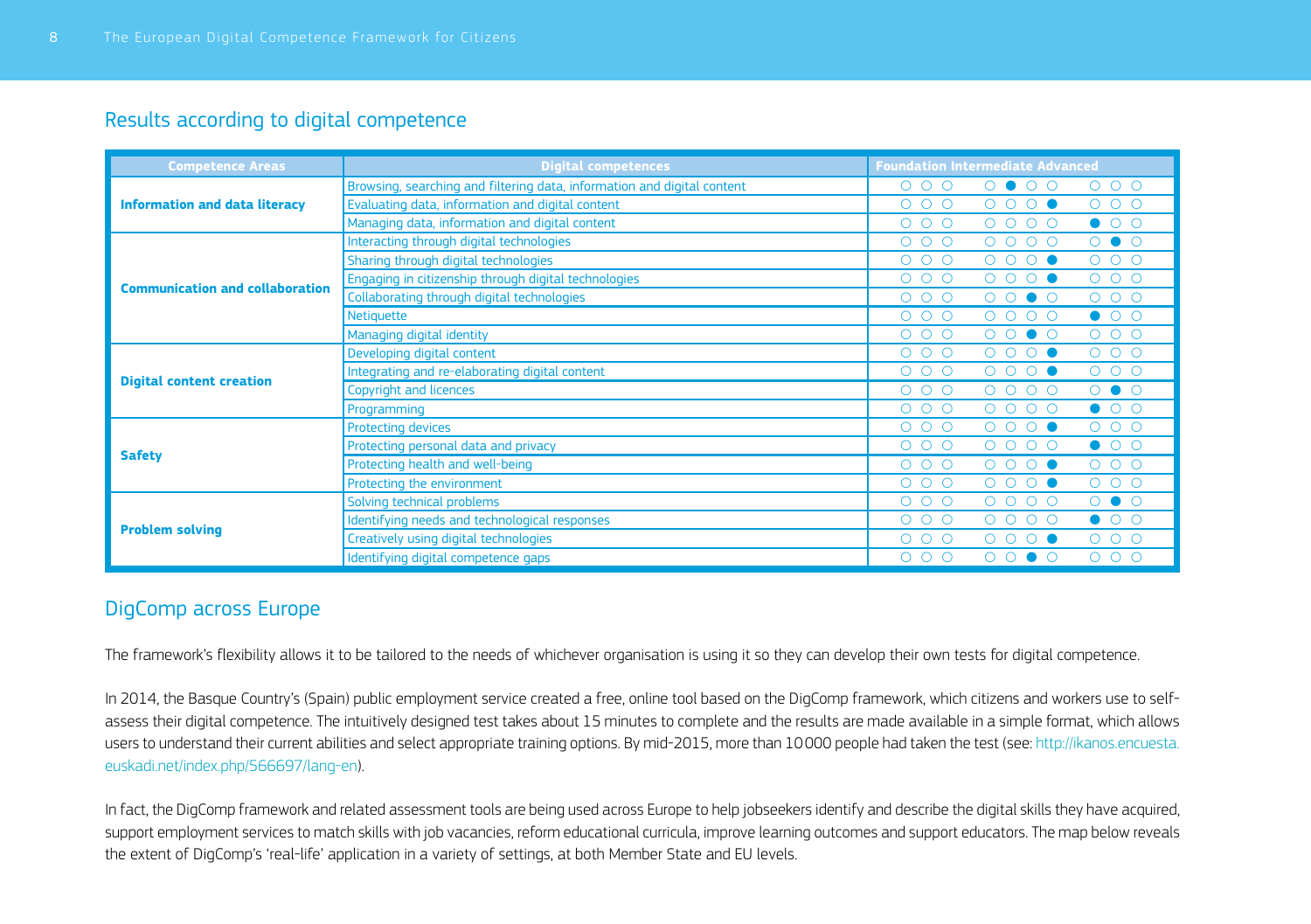### Member State implementations

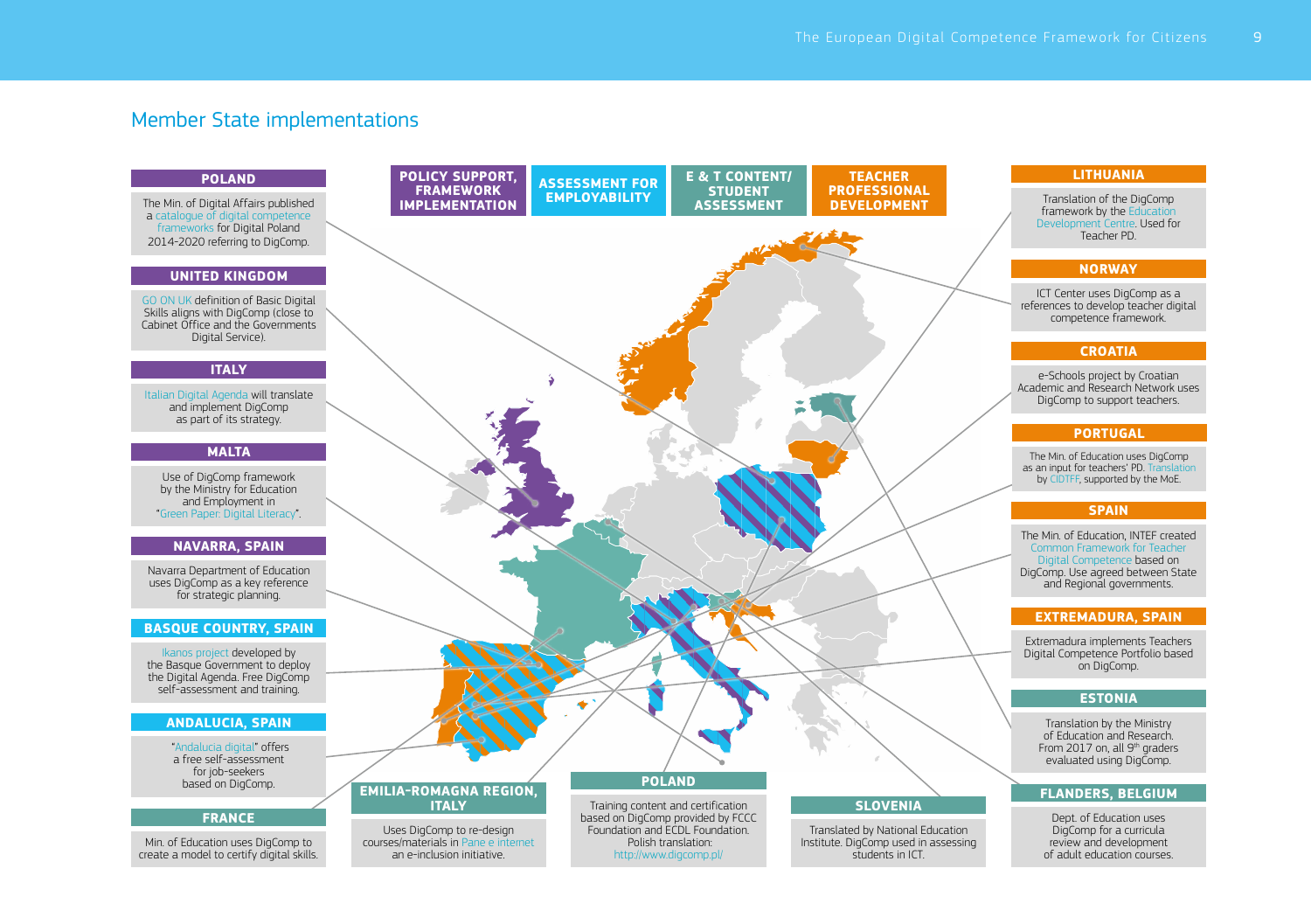# Want to know more?

DigComp is ready to use free of charge and is available at: [http://ec.europa.eu/jrc/digcomp.](http://ec.europa.eu/jrc/digcomp) The EU is committed to updating the framework to keep up with the needs of society and the evolution of technology.

Any changes will be made in consultation with stakeholders and experts in the field, including representatives from the education and training sector, industry, labour market institutions and social partners.

Employers' organisations, trade unions, employment services, education and training providers, and European sector skills councils are among those that already contribute to the framework's development. Their continued, active involvement will ensure that DigComp remains a practical, flexible and relevant tool — one which can be used by a wide range of people and organisations.

The Digital Competence Framework for Citizens was developed by the EU's Joint Research Centre on behalf of the Directorate-General for Employment, Social Affairs and Inclusion.

For more information see: <http://ec.europa.eu/jrc/digcomp>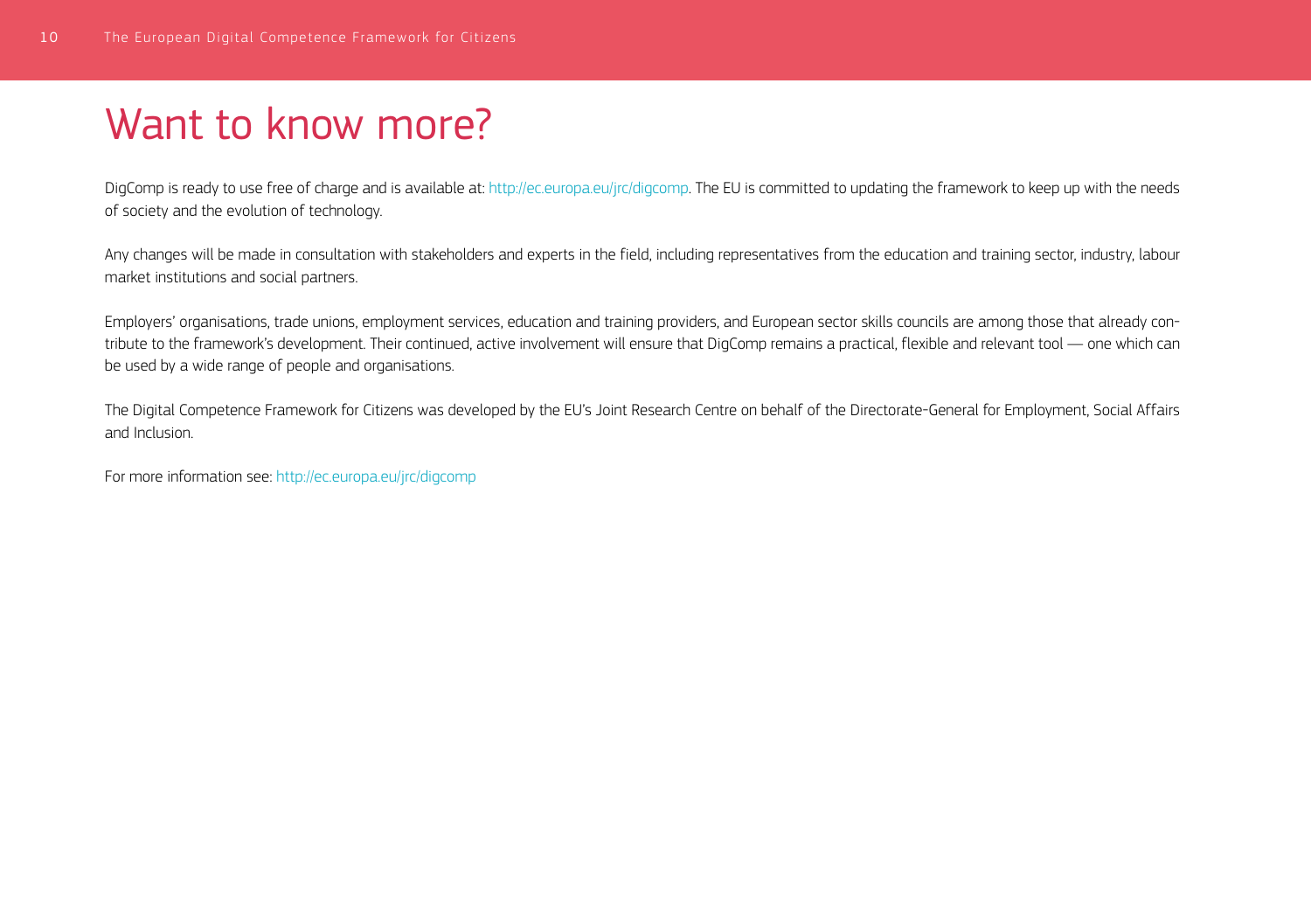#### **HOW TO OBTAIN EU PUBLICATIONS**

#### **Free publications:**

• one copy:

via EU Bookshop ([http://bookshop.europa.eu\);](http://bookshop.europa.eu)

• more than one copy or posters/maps:

from the European Union's representations [\(http://ec.europa.eu/represent\\_en.htm\);](http://ec.europa.eu/represent_en.htm) from the delegations in non-EU countries [\(http://eeas.europa.eu/delegations/](http://eeas.europa.eu/delegations/index_en.htm) [index\\_en.htm\);](http://eeas.europa.eu/delegations/index_en.htm)

by contacting the Europe Direct service [\(http://europa.eu/europedirect/index\\_en.htm\)](http://europa.eu/europedirect/index_en.htm) or calling  $0080067891011$  (freephone number from anywhere in the EU)( $\overline{)}$ ).

(\*) The information given is free, as are most calls (though some operators, phone boxes or hotels may charge you).

#### **Priced publications:**

• via EU Bookshop (http://bookshop.europa.eu).